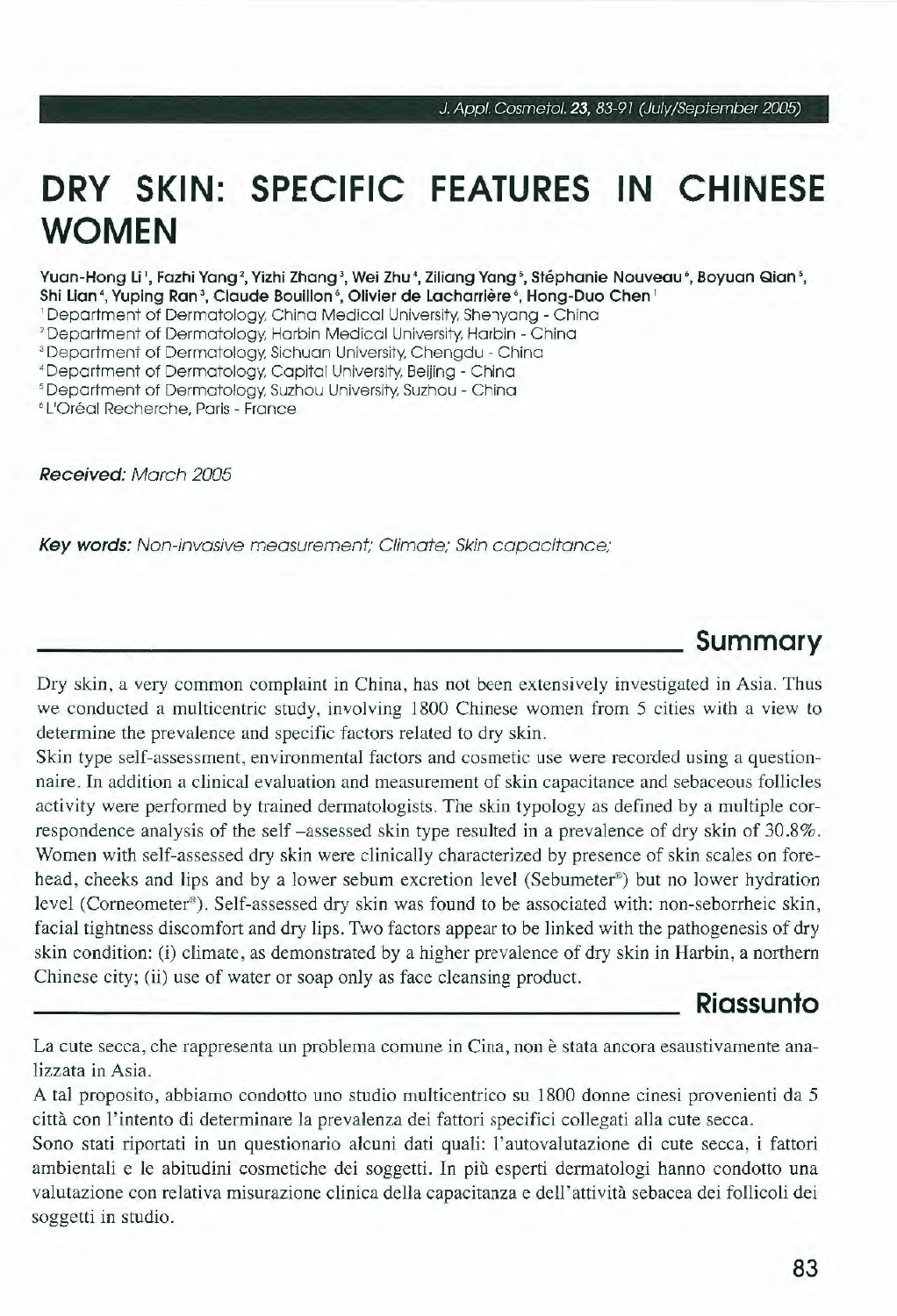#### Dry skin: specific features in Chinese women

La tipologia cutanea, definita attraverso un'analisi di corrispondenza multipla con l'autovalutazione del proprio biotipo, ha messo in evidenza una prevalenza di cute secca del 30.8%. Le donne che hanno definito la propria cute secca, clinicamente mostravano la presenza di squame sulla fronte, guance e labbra ed un minore livello di secrezione sebacea (Sebumeter r) ma non presentavano alcun livello inferiore di idratazione (Comeometer r).

E' stato riscontrato inoltre che la cute autodefinita secca viene associata con: cute non seborroica, spiacevole senso di stiramento facciale e labbra secche.

2 sono i fattori che sembrano essere legati alla patogenesi relativa alla condizione di cute secca: (i) il clima, come dimostrato dell'alta prevalenza di cute secca ad Harbin, una città della Cina del nord; (ii) l'uso di acqua o sapone come unici prodotti per la pulizia del viso.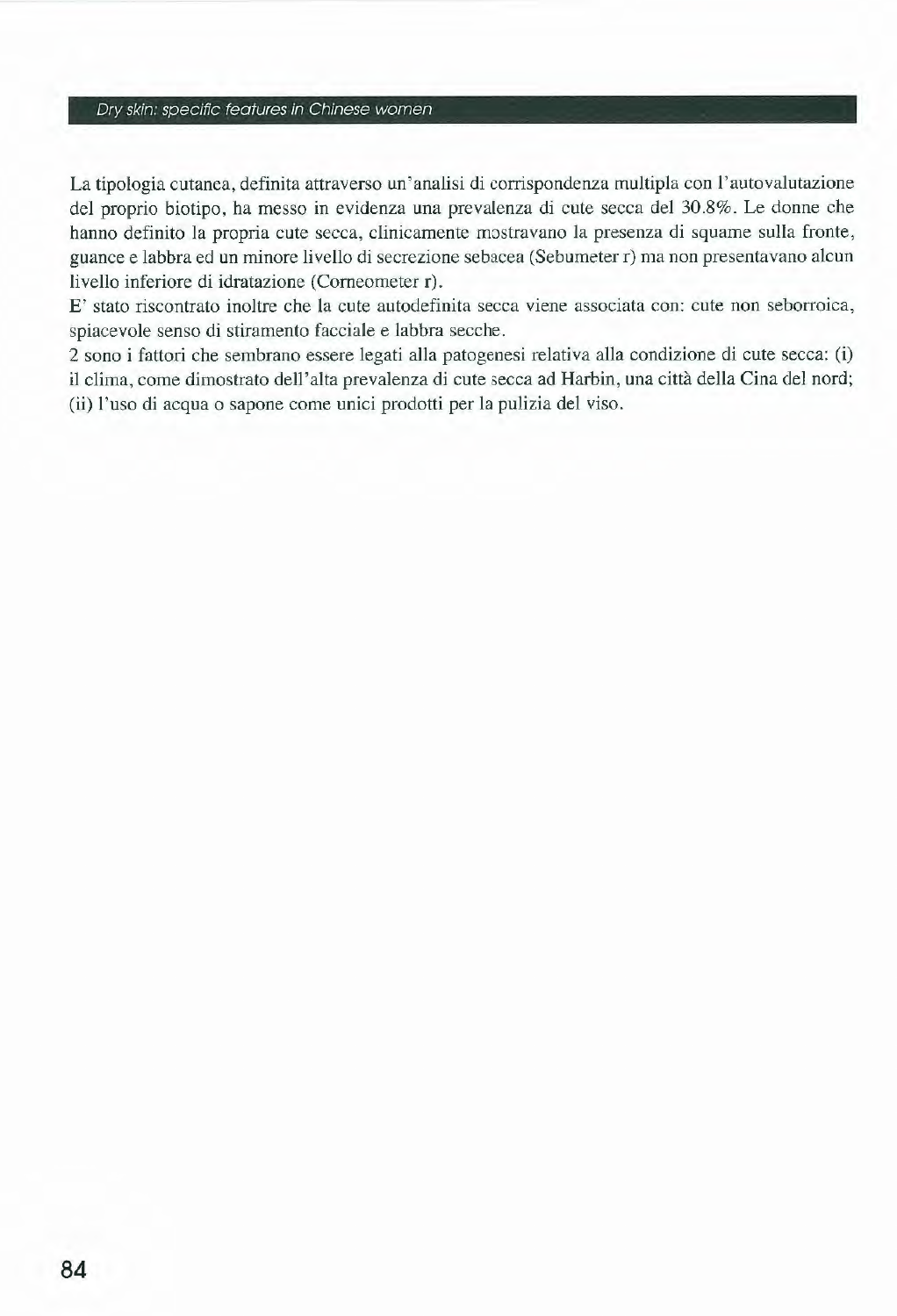Y Li, F. Yang, Y Zhang, W Zhu, *Z.* Yang, S. Nouveau, B. Qian, S. Lian, Y Ran, C. Bouillon, O. de Lacharrière, H. Chen

# **INTRODUCTION**

Dry skin is a major problem which dermatologists and cosmeticians are often faced with,

It is frequently a sign of epidermal dysfunction, especially involving the stratum corneum (1). Dry skin is sensitive to a variety of exogenous influences, such as climate, detergents and air conditioning (2-3), It is mainly clinically characterized by scaling, tightness, and redness, In Western countries it is a very common complaint that has been extensively investigated (4-6). However, few relevant data are available on this condition in China. We therefore undertook a multicentric clinical study to determine the prevalence of dry skin in China at different latitudes. Moreover, the statistical typology was based on the self-assessment of skin type in order to take into account the specificities linked to the different regions of the country. This selfassessed dry skin was statistically characterized by looking at the parameters (clinical, instrumental, environmental,) which are discriminating in this group (women with dry skin) as compared to the whole studied population.

# **MATERIALS ANO METHODS**

### **Population sample**

After approvai by locai ethical committees, 1800 healthy women (Northern cities: Harbin  $n=360$ , Shenyang  $n=360$ , Beijing  $n=360$ ; Southern cities: Chengdu n=360, Suzhou n=360) were involved in the study after signing an informed consent. They were distributed in five age-balanced sub-groups in each center (18-25 yr., 26-35 yr., 36-45 yr., 46-55 yr., 56-65 yr. ; mean age= $40\pm13$  yr.).

### **Evaluation criterio**

Each volunteer underwent 3-step procedure: cli-

nical interview, clinica! skin assessment and non-invasive measurements. In order to limit investigator related bias as much as possible, we chose and trained only one investigator in each center. Furthermore, all the centers carried out the study simultaneously from November to December, 2001. On the morning of examination, ali the volunteers were recomrnended to wash their face with water only and not to use any cosmetic.

The clinical interview was composed of 4 main parts: 1) Self-assessment of global skin type, dry or greasy skin intensity (with a three point-scale) on forehead and cheek, and frequency of lip scaliness. 2) Cosmetic habits for face cleansing and skin care. 3) Skin sensitivity to the sun (sunburn frequency and sun exposure habits), skin reactivity to different environmental factors and the related symptoms. 4) History of atopy (family and personal atopy).

Clinica! skin examination assessed skin dryness as roughness and degree of scaling on the forehead and cheeks; and scaling intensity and chapping intensity on the lips. Skin greasiness was assessed based on the shiny intensity appearance and seborrheic condition was estimated by touch on forehead, nose and cheek and also by the presence of open skin pores on these areas. Ali the clinica) evaluations were performed using a four-point scale (none, mild, moderate or severe).

Corneometer® (CM825 Corneometer®, Courage & Khazaka, Electronic GmbH, Cologne , Germany) measurement was performed on the cheekbone. It measures changes of the capacitance with increasing or decreasing hydration leve) of the skin (7-8). The results are also related to skin roughness as the capacitance value depends on tight contact between the probe and the skin surface. Ten measurements were recorded and averaged for each volunteer. Sebum excretion rate was measured with a Sebumeter® (SM810 Sebumeter®, Courage & Khazaka,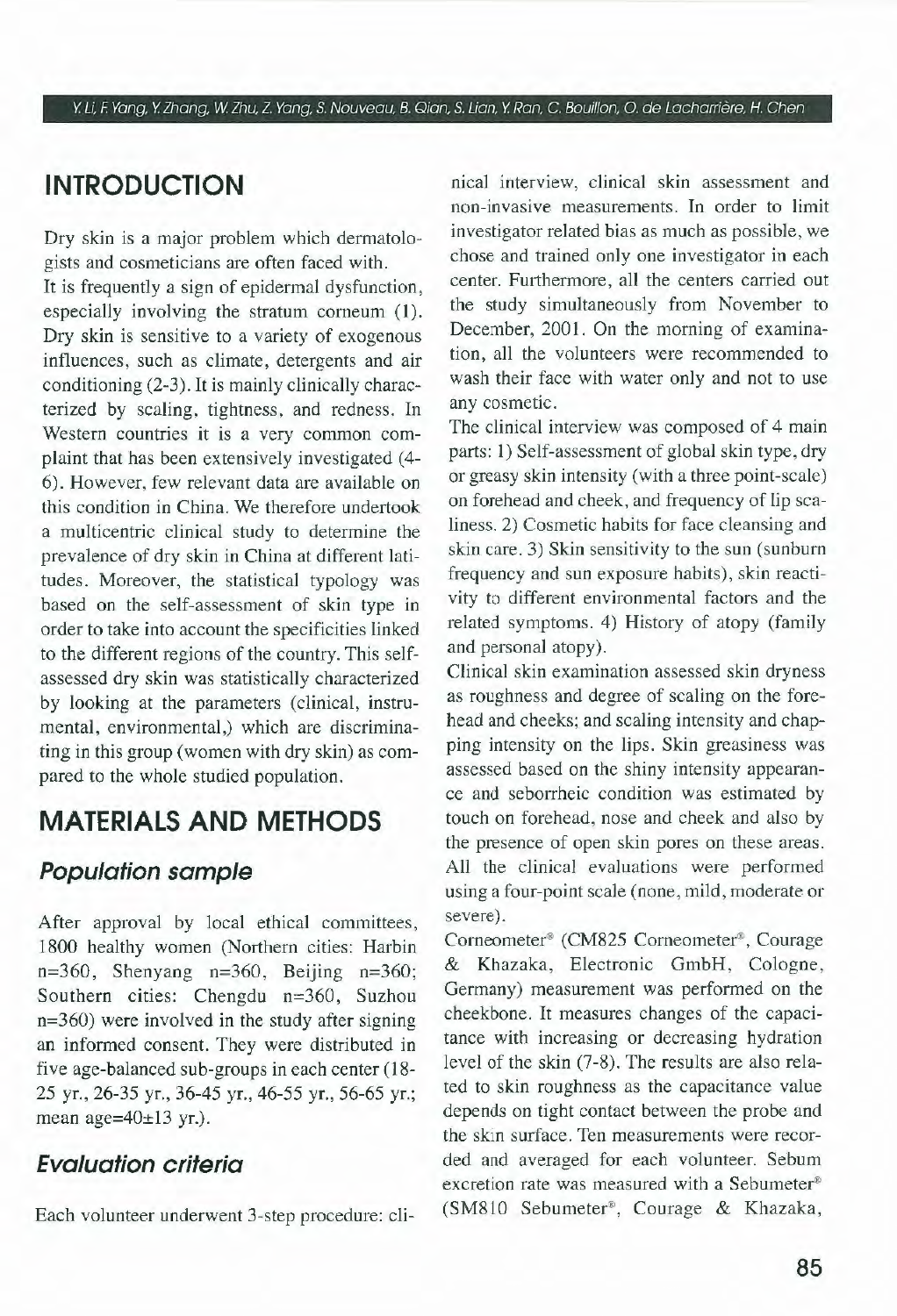Dry skin: specific features in Chinese women

Electronic GmbH, Cologne, Germany) on the forehead. In this photometric method, the transmitted light is related to the sebum content on the measured surface.

#### **Statistica/ analysis**

A multiple correspondence analysis (MCA) was performed on self-assessed skin type parameters on the different facial sites (i.e. active variable) to identify skin types and define a skin typology. A hierarchical clusters analysis (HCA) was carried out on the factorial components determined by the MCA. The cluster characterisation was carried out on the Value-Test (V-test). Variables with V-tests of more than 2.0 are judged statistically significant at the 5% level (non-adjusted) and are potentially discriminatory between items of the variable to be characterised. Statistical analysis was carried out using SPAD (version 4.00; CISIA, Montreuil, France). In order to identify some links between the facial cleansing habits (i.e. active variables = water, soap, or milk/lotion) according to the other variables (i.e. skin types and Corneometer® and Sebumeter®), the same method was applied.

# **RESULTS**

Multiple correspondence analysis led to identify 4 skin types: women with self-assessed dry skin represented 30.8% of the total population involved in the study and were characterized by selfassessed dry skin on the cheeks and forehead. Women with self-assessed greasy skin represented  $25.6\%$  of the population, women with selfassessed combination skin represented 27.4%, while women with neither dry nor greasy skin amount to  $16.2\%$ .

When compared to overall population sample (mean age: 39.9 yr.), women with self-assessed dry skin (mean age: 44yr.) were relatively older

 $(p<0.001)$ , with a greater number of them used to spend more than 4 hours a day outdoors (5.6% in women with dry skin vs 3.9% in the whole population,  $p=0.01$ ). They were more numerous in Harbin (Fig. la) (23 .5% of the women with dry skin live in Harbin and 19.9% of the whole population live in Harbin, p=0.002). These women are more frequently menopausal women (28.9% of women with dry skin are menopausal versus 22.9% in the whole population,  $p<0.001$ ) but this is probably linked to the age.

Thirty percent of women in this group experienced tightness and discomfort on their skin versus 20% in the whole population (p<0.001). They were also more numerous to be affected with dry lips (43.7% vs 33 .9% in the overall population sample,  $p<0.001$ ).

Clinica) parameters, as assessed by the investigator, showed that self-assessed dry skin women more frequently exhibited some scales on the forehead (Fig 1b)  $(20.4\% \text{ vs } 14.4\%, \text{ p} < 0.001)$ , on the cheeks  $(23.5\% \text{ vs } 18.1\%, \text{p} < 0.001)$ , and on the lips (45% vs 39.6%, p<0.001) as compared to the whole population. They also had a lower level incidence of seborrhoeic skin (69% vs  $39.4\%$ ,  $p<0.001$ ), and for a larger part no open skin pores when compared to the overall population sample (77.1% vs 64.6%, p<0.001). Non-invasive instrumental methods did not evidence statistically significant differences in the skin capacitance mean values between women with dry skin and the whole population (Fig.  $1c$ ), whereas the women with dry skin had a significantly lower sebum excretion (p<0.001) (Fig. ld).

Regarding the cosmetic uses are concerned, the analysis evidenced that a greater number of women in the dry skin group used water or soap to wash their face (49.3 % of women with dry skin vs 39.4% for the whole population, p<0.001) and a greater number did not wear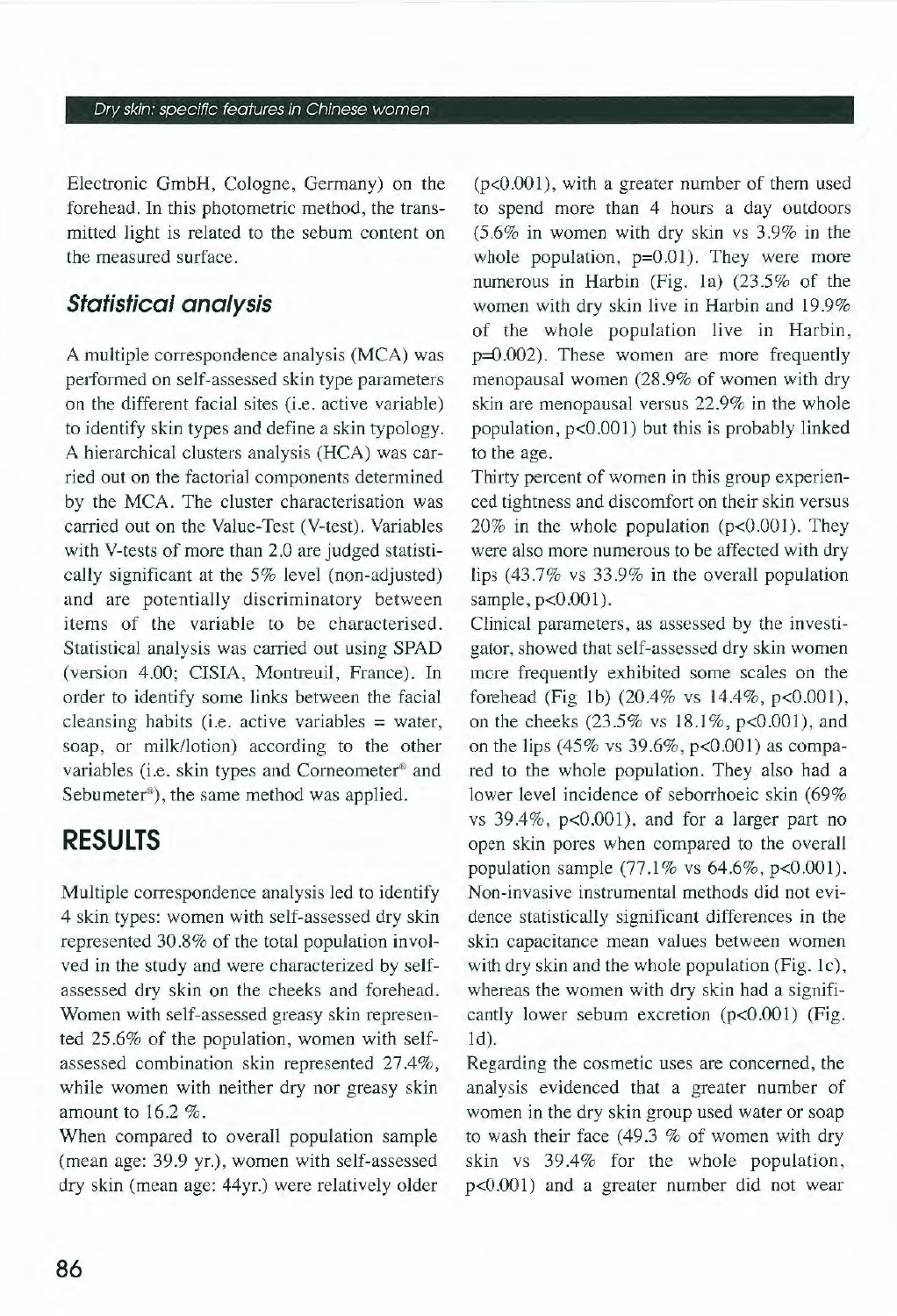#### Y. Li. F. Yang, Y. Zhang, W Zhu, Z. Yang, S. Nouveau, B. Qian, S. Lian, Y. Ran, C Bouillon, O. de Lacharrière, H. Chen



*Fig. 1 Characterization of skin type (dry skin) according to other variables Ia) more women with dry skin live in Harbin; lb)* women with dry skin have more scales on the forhead; *lc)* Corneometer<sup>®</sup> and *ld)* Sebumeter<sup>®</sup> mean values for *women with dry skin and for the overall study population..* 

make up frequently  $(78.6 %$  of women with dry skin vs 753% of the overall population studied,  $p < 0.05$ ).

However the prevalence of women using water or soap only to wash their face was shown to be age-related: a larger number of women using water rather than soap or milk/lotion were found in the 46-55 yr. sub-group (Table I). Thus the link between facial cleansing habits and dry skin condition could be biased by age factor, as the mean age is older in women with dry skin than in the whole population.

Specific analysis was therefore carried out on facial cleansing habits. Multiple correspondence analysis focussed on women who used water only as daily facial cleansing routine showed that they were found for a larger part in the

group of women with self-assessed dry skin and low seborrhoeic skin.

Although Corneometer<sup>®</sup> measurements did not show any significant difference in the group of women with dry skin, lower skin capacitance values were obtained in the group of women who used water only as their daily cleansing routine when compared to the aggregate population (Fig. 2). In contrast, women who used milk or lotion to cleanse their face had significantly higher skin conductance values than the overall population sample  $(59.9 \text{ versus } 56.2, \text{ p} < 0.001)$ (Fig. 2)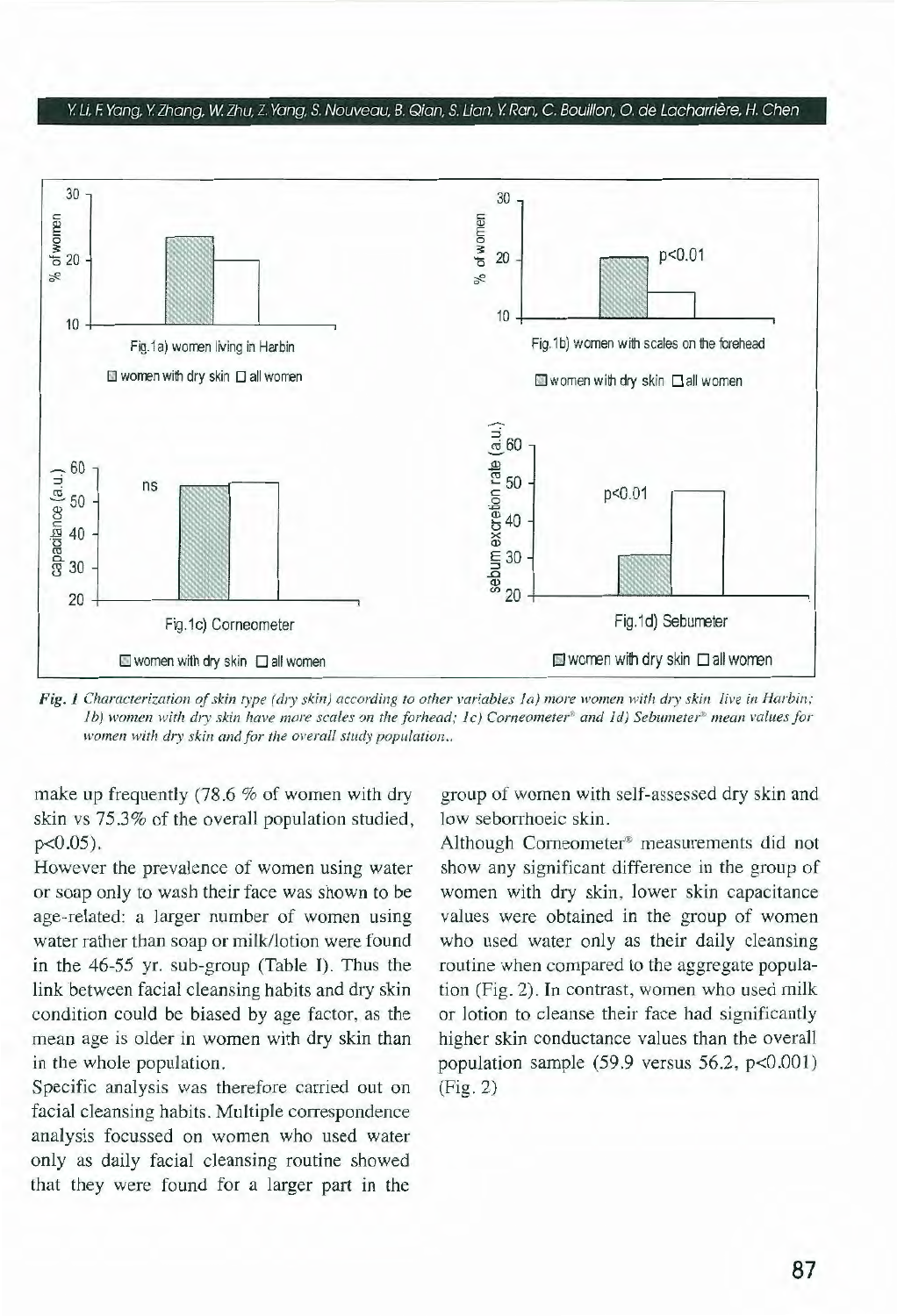#### **Table I**

*Facial cleansing habits in dijferent groups of age. Percent of women within the age group is written*  in italic, percent of women within face cleansing habits group is written in bold character.

| n= women number<br>$%$ row<br>% column | Only water | Soap               | Milk or lotion | All        |
|----------------------------------------|------------|--------------------|----------------|------------|
| 18-25 yr.                              | $n = 62$   | $n = 43$           | $n = 224$      | $n = 329$  |
|                                        | 18.8%      | 13.1%              | 68.1%          | 100.0%     |
|                                        | 8.8%       | 11.4%              | 31.5%          | 18.3%      |
| 26-35 yr.                              | $n = 117$  | $n = 73$           | $n = 189$      | $n = 379$  |
|                                        | 30.9%      | 19.3%              | 49.9%          | 100.0%     |
|                                        | 16.5%      | 19.4%              | 26.6%          | 21.1%      |
| 36-45 yr.                              | $n = 176$  | $n = 76$ $n = 132$ |                | $n = 384$  |
|                                        | 45.8%      | 19.8%              | 34.4%          | 100.0%     |
|                                        | 24.9%      | 20.2%              | 18.6%          | 21.4%      |
| 46-55 yr.                              | $n = 210$  | $n = 105$          | $n = 112$      | $n = 427$  |
|                                        | 49.2%      | 24.6%              | 26.2%          | 100.0%     |
|                                        | 29.7%      | 27.9%              | 15.8%          | 23.8%      |
| 56-65 yr.                              | $n = 143$  | $n = 79$           | $n = 53$       | $n = 275$  |
|                                        | 52.0%      | 28.7%              | 19.3%          | 100.0%     |
|                                        | 20.2%      | 21.0%              | 7.5%           | 15.3%      |
| All                                    | $n = 708$  | $n = 376$          | $n = 710$      | $n = 1794$ |
|                                        | 39.5%      | 21.0%              | 39.6%          | 100.0%     |
|                                        | 100.0%     | 100.0%             | 100.0%         | 100.0%     |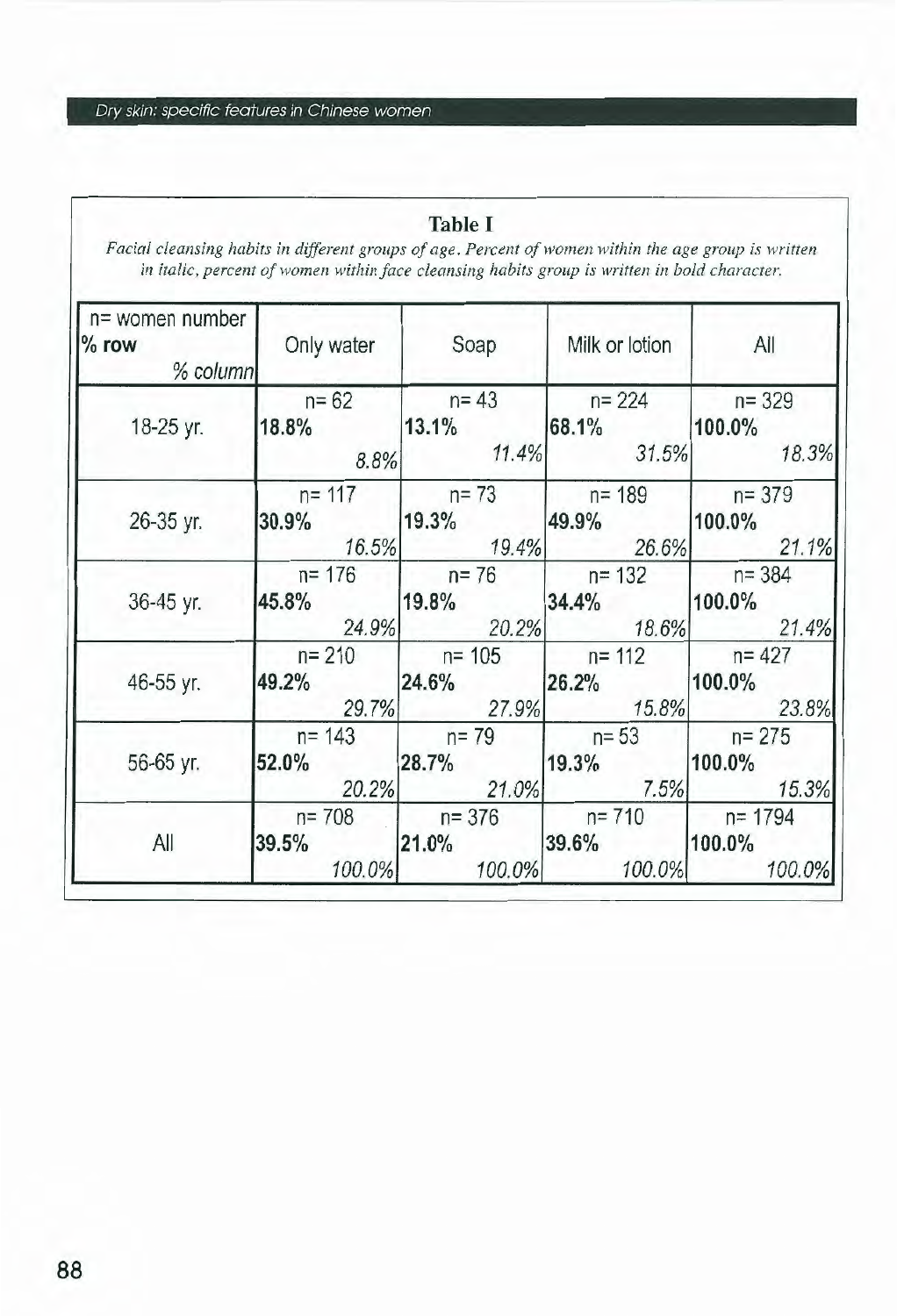#### Y Li. F. Yang. Y lhang. W Zhu. *l.* Yang. S. Nouveau. B. Qian. S. Lian, Y Ran. C. Bouillon. O. de Lacharrière. H. Chen



Fig. 3 Corneometer<sup>®</sup> values according to facial cleansing use.

# **DISCUSSION**

To date there is no standardised objective methods available for classifying facial skin type (9-10). In this study a statistical method was used to establish a classification based on self assessed parameters. According to the typology obtained from these parameters, women with self-assessed dry skin represented 30.8% of the population involved in the study.

On clinical examination, women with self-assessed dry skin showed significant differences in skin scaling on the forehead, cheeks and lips. They had non seborrhoeic skin and more frequently experienced facial tightness and discomfort. They also reported dry lips with more scales and more chapping. This indicates that the presence of scales is an important clinical sign in the diagnosis of dry skin. Moreover there is a good agreement of self-assessment of this parameter with clinical examination of dry skin. Sebumeter® values in women with dry skin were

significantly lower than those observed for the overall population sample. This result was in accordance with both the self-assessment and the clinical exam of greasy aspect of the skin. However Corneometer<sup>®</sup> values did not confirm the clinica! examination as no statistica) differences were evidenced between the group of women with dry skin and the aggregate population. Corneometer® vaJues tended to decrease with age but not significantly, as it had been frequently published, even recently (11). It would mean that Corneometer® measurement alone is not sufficient to assess dry skin typology.

Climatic factors also contributed to this condition (12-14). The prevalence of dry skin was higher in Harbin, where there was a Siberian like weather. Furthermore in this study, women who spent more time outdoors were most likely to have dry skin.

The use of water or soap for facial cleansing also increased the prevalence of skin dryness. In this study more than 50% of women who used water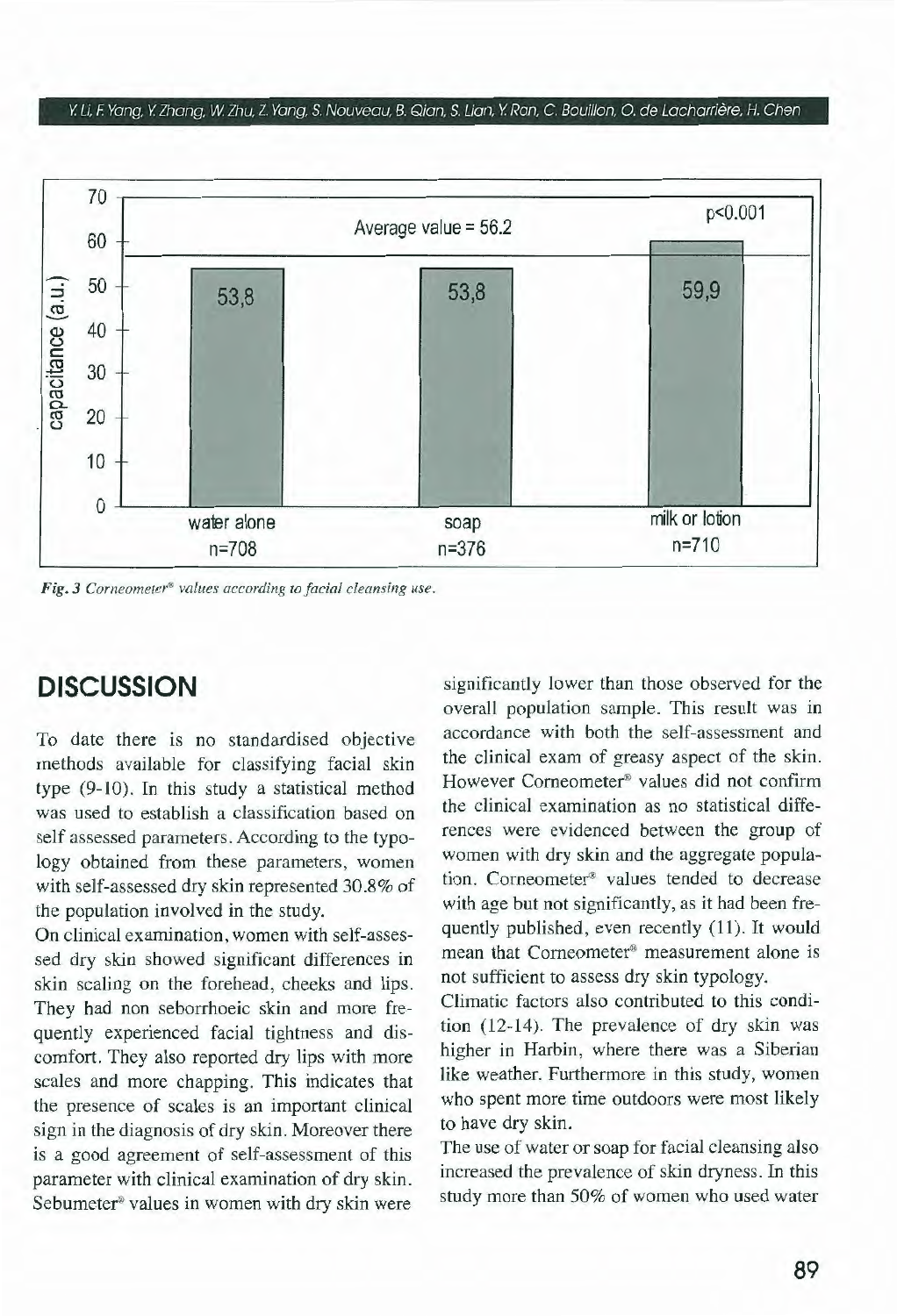or soap only to wash their face had dry skin and a significantly Jower skin capacitance than women who used cosmetic cleansing products. In cleansing milks and lotions, there are moisturizing ingredients, which improve skin mildness and help maintain proper hydration level of the stratum corneum.

# **CONCLUSION**

In conclusion, self-assessment of dry skin in Chinese women was well correlated to clinica! assessments but poorly concurred with instrumental measurement of skin capacitance. It was shown that the overall prevalence of dry skin was around 31% in China, which represented a mean value encompassing different latitudes involved in the multicentric study. The presence of scales was an important clinical sign for dry skin, which was also associated with facial tightness discomfort and dry lips. Specific features related to dry skin in China were similar to what was known in Western countries. However two factors increased dry skin prevalence: siberianlike climate and face cleansing habits.

# **ACKNOWLEDGEMENTS**

*Project coordinaror Yakun Wang gave tremendous efforts. We thank Dr. Chundi He, Dr. Yuming Zhao, and Dr. Xinghua Gao,for helpful discussions and for their appreciated contribution.*